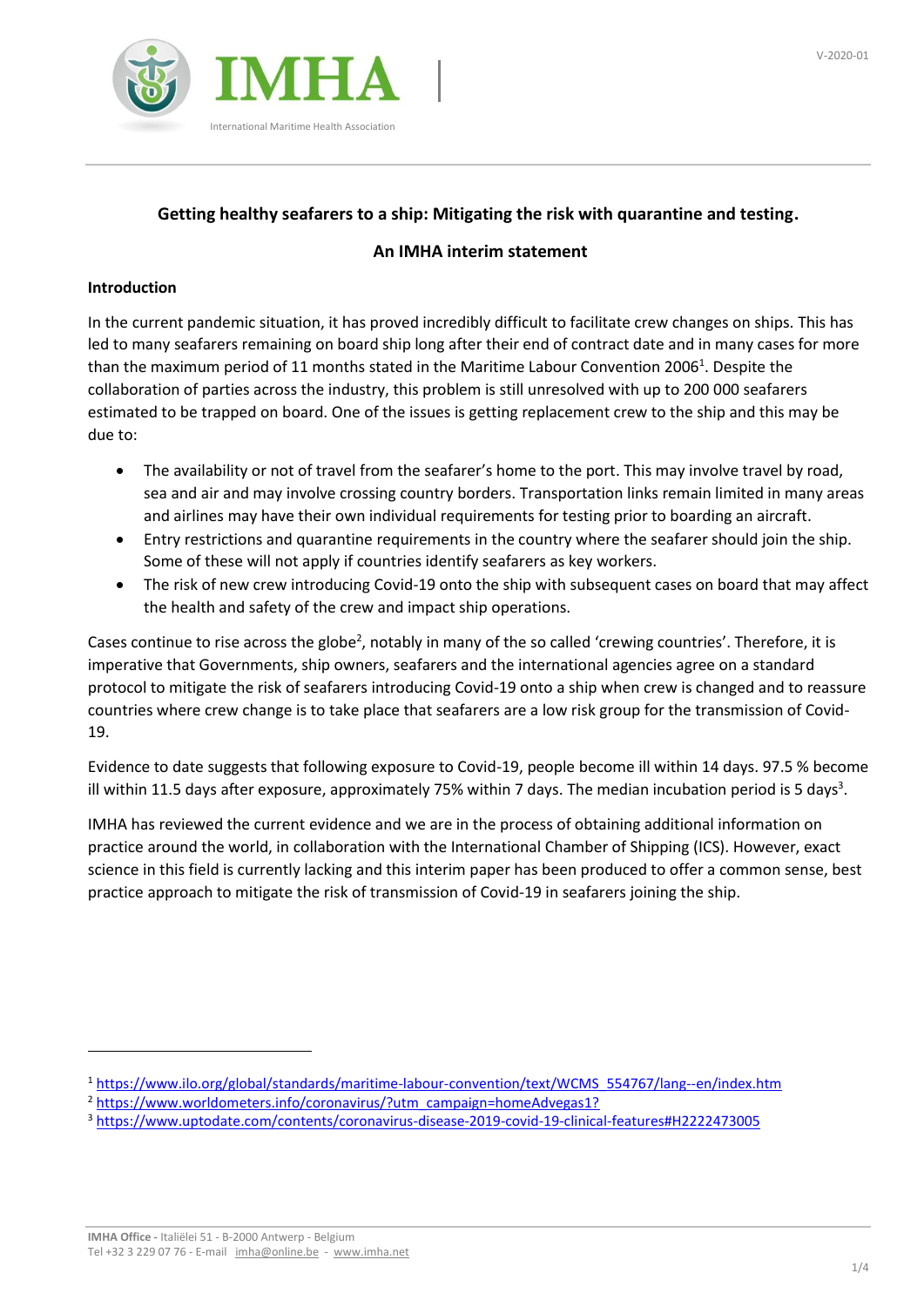

## **Recommended quarantine and testing requirements for seafarers joining a ship**

As a gold standard, IMHA recommends that all seafarers leaving their home country to join a ship should be tested before they travel to the port of joining. Upon arrival in the port where they are to join a ship, seafarers should quarantine for 2 weeks in suitable accommodation, preferably ashore, arranged and paid for by the shipping company. Seafarers should be tested at Day 3 to 5 after arrival in country and at the end of this period of quarantine.



#### *Figure 1 Recommended quarantine and testing requirements before joining a ship*

If quarantine in the port or country of joining a ship is not possible, seafarers may quarantine for 2 weeks in their home country, prior to travel. This can either be at home, if appropriate, or in accommodation arranged and paid for by the shipping company. Again testing should be done at the beginning and end of this quarantine period prior to travel. Once the seafarers have arrived in the country where they will join their ship, they should be tested again if they are not going to join the ship for 3 to 5 days. If they are to board within 3 days of arriving in a country this test is probably not worthwhile. If no further test is possible (or the result is not available), the seafarer should follow shipboard self-distancing (SSD) for the first 14 days on board or until a negative test result is available. More information on this is available in the ICS publication, 'Coronavirus. Guidance for Ship Operators for the Protection of the Health of Seafarers'<sup>4</sup> .

When seafarers are travelling at any time, they should avoid others as much as possible. Handwashing, physical distancing and good respiratory etiquette must be observed and a medical facemask may be advised. The use of Personal Protective Equipment (PPE) is outlined in the EU Healthy Gateway Document, 'Who, Where, How'<sup>5</sup>. The World Health Organisation (WHO) will also publish a document covering this subject shortly.

Whilst 14 days of quarantine is advised, it may be very difficult to facilitate particularly in crewing patterns with a leave period of just a couple of weeks. A quarantine period of 10 or even 7 days is accepted in some countries

<sup>4</sup> [https://www.ics-shipping.org/docs/default-source/resources/covid-19-guidance-for-ship-operators-for-the-protection-of](https://www.ics-shipping.org/docs/default-source/resources/covid-19-guidance-for-ship-operators-for-the-protection-of-the-health-of-seafarers-v2.pdf?sfvrsn=4)[the-health-of-seafarers-v2.pdf?sfvrsn=4](https://www.ics-shipping.org/docs/default-source/resources/covid-19-guidance-for-ship-operators-for-the-protection-of-the-health-of-seafarers-v2.pdf?sfvrsn=4) Accessed July 1st 2020

<sup>5</sup> [https://www.healthygateways.eu/Portals/0/plcdocs/EUHG\\_PPE\\_Overview\\_24\\_04\\_2020\\_F.pdf?ver=2020-05-20-201841-](https://www.healthygateways.eu/Portals/0/plcdocs/EUHG_PPE_Overview_24_04_2020_F.pdf?ver=2020-05-20-201841-010) [010](https://www.healthygateways.eu/Portals/0/plcdocs/EUHG_PPE_Overview_24_04_2020_F.pdf?ver=2020-05-20-201841-010)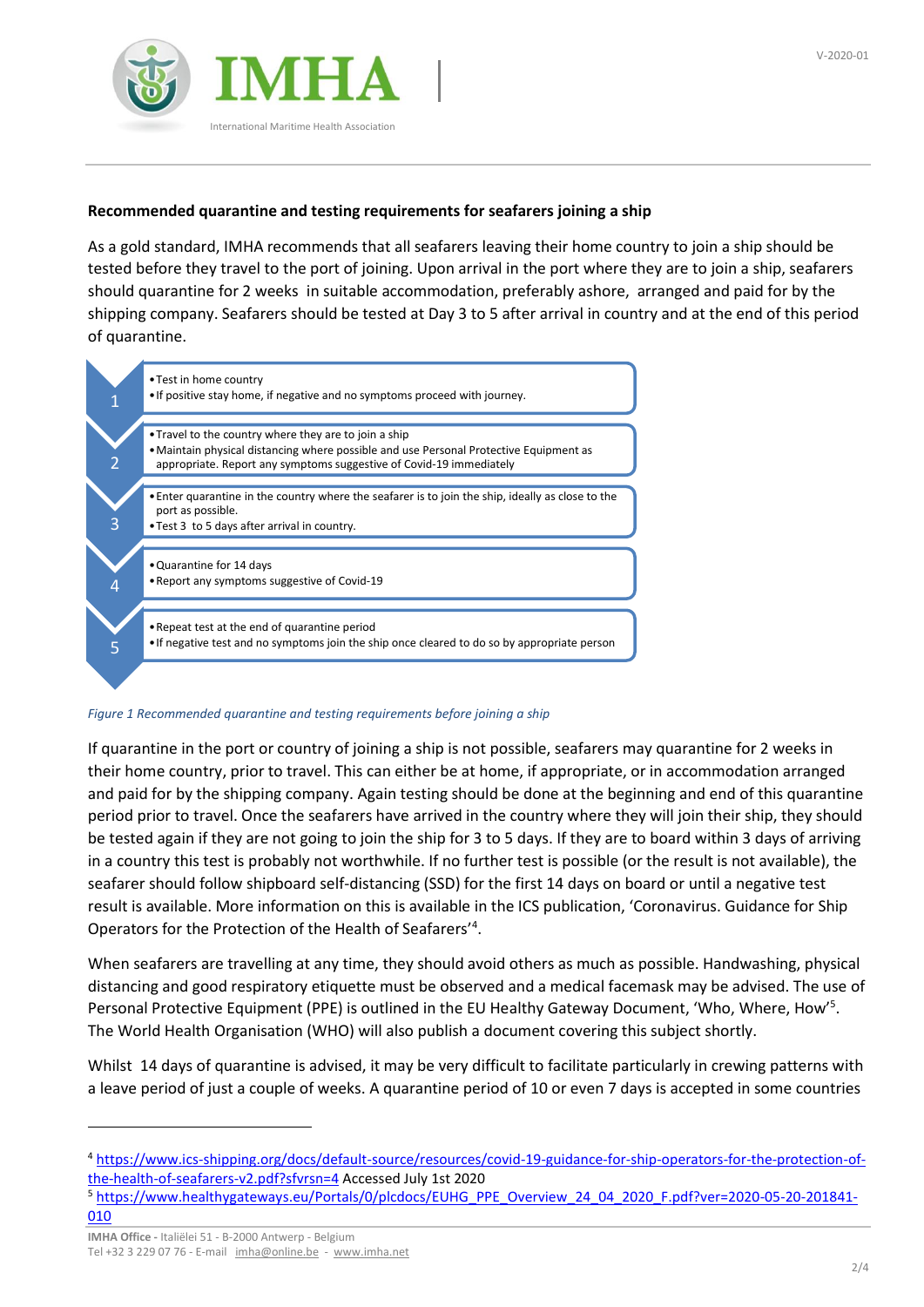

when combined with two separate tests and self-reporting of symptoms. A reduction of the quarantine time must be part of a full risk assessment of the crew change policy and an approval by a competent authority or person.

Irrespective of which policy is followed, if any of the tests are positive or the seafarer develops any symptoms suggestive of Covid-19, the seafarer should receive treatment as appropriate and must not join the ship until they are considered free of the virus and non-infective to others. Unpublished data from one clinic has found that 1% of tests done in seafarers planning to join a ship were positive and these seafarers were successfully prevented from travelling to, and joining, the ship.

## **Facilities for quarantine**

Any facility used for the quarantine of seafarers, if not the seafarer's home, should provide them with at least three meals a day and access to additional food and drink. The seafarer must have access to laundry facilities during the quarantine period and there should be a TV and free Wi-Fi available. Periods of planned outdoor exercise are essential and must be facilitated.

The seafarer must have access to medical advice by phone or in person at all times and to healthcare if this is required for any medical condition. If a seafarer experiences any symptoms suggestive of Covid-19, for example, fever, dry cough and tiredness<sup>6</sup>, they must contact a designated person immediately.

## **Testing**

Testing should be by Polymerase Chain Reaction (PCR) test and from a nasal pharyngeal swab. The use of saliva in testing is currently in the trial stage although initial reports are promising<sup>7</sup>. A nasal pharyngeal swab can be taken by a health care professional or the seafarer can do it themselves, after instruction in person or from a video. Self-swabbing has been shown to be almost as reliable as swabs taken by a health care professional<sup>8</sup> but it is not an easy procedure to perform. However, access to health care professionals to perform the swab may be a limiting factor and self-swabbing should be considered.

Whilst a PCR test is considered the gold standard test, there is still a false negative rate of up to 30% reported in practice. The tests themselves are reported to be up to 95% sensitive but some tests are more accurate than others. Ideally, no test should be used that is not approved by the World Health Organisation (WHO)<sup>9</sup> or a regulatory agency such as the Federal Drug Administration in the United States<sup>10</sup> or the Medicines and Healthcare products Regulatory Agency in the United Kingdom<sup>11</sup> although this may be beyond the control of the shipping company.

However, errors can occur in testing due to a number of reasons that include but are not limited to:

- Poor swab taking
- Taking the swab too early in the illness

<sup>6</sup> [https://www.who.int/emergencies/diseases/novel-coronavirus-2019/question-and-answers-hub/q-a-detail/q-a](https://www.who.int/emergencies/diseases/novel-coronavirus-2019/question-and-answers-hub/q-a-detail/q-a-coronaviruses)[coronaviruses.](https://www.who.int/emergencies/diseases/novel-coronavirus-2019/question-and-answers-hub/q-a-detail/q-a-coronaviruses) Accessed July 1st 2020

<sup>7</sup> <https://www.fhi.no/en/publ/2020/saliva-sample-for-testing-sars-cov-2-infection/> Accessed July 1st 2020

<sup>8</sup> <https://jamanetwork.com/journals/jamanetworkopen/fullarticle/2767065?resultClick=1> Accessed July 1st 2020

<sup>&</sup>lt;sup>9</sup> [https://www.who.int/diagnostics\\_laboratory/200625\\_eul\\_sars\\_cov2\\_product\\_list.pdf](https://www.who.int/diagnostics_laboratory/200625_eul_sars_cov2_product_list.pdf)

<sup>10</sup> <https://www.fda.gov/> Accessed July 1st 2020

<sup>11</sup> <https://www.gov.uk/government/organisations/medicines-and-healthcare-products-regulatory-agency> Accessed July 1st 2020

Tel +32 3 229 07 76 - E-mail [imha@online.be](mailto:imha@online.be) - [www.imha.net](http://www.imha.net/)